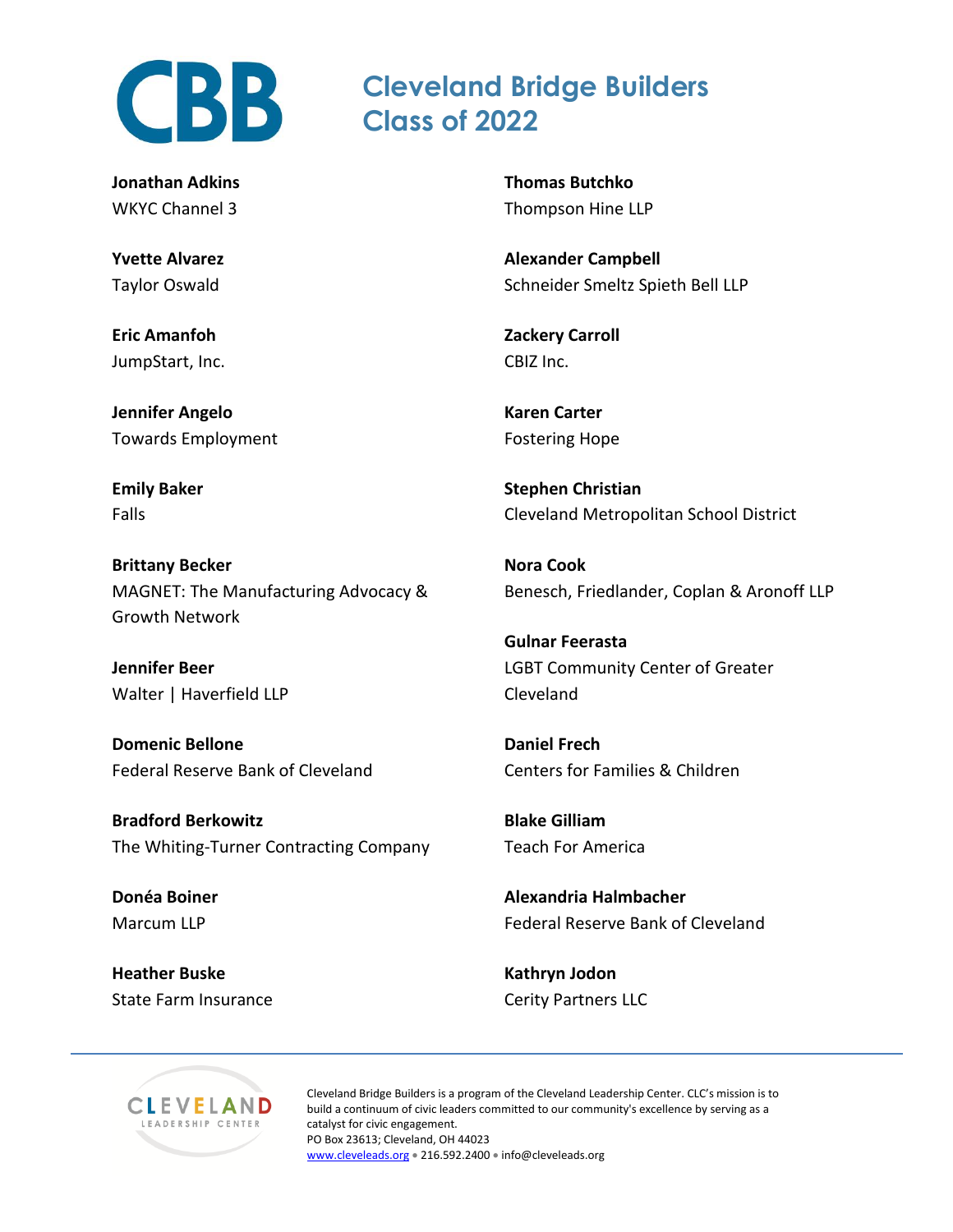

## **Cleveland Bridge Builders Class of 2022**

**Vontrice Jones** Greater Cleveland Food Bank

**Carly Kallicragas** Cleveland Zoological Society

**Evan Knoblauch** Keyland Polymer

**Matthew Koch** Federal Reserve Bank of Cleveland

**Christopher Laboda** Maloney + Novotny LLC

**Jessica Leonard** RSM US LLP

**Kevin Loos** The NRP Group LLC

**Luke Lucas** Rea & Associates

**Suparna Mahalaha** Care Alliance Health Center

**Thomas McGraw** MAGNET: The Manufacturing Advocacy & Growth Network

**Jessica McKinney** Eaton Corporation **Ariel McNair** Ernst & Young, LLP (EY)

**Elyse Mulligan** University Hospitals

**Samantha Musser** Saint Martin de Porres High School

**Rachel Oscar** Campus District

**Dominic Ozanne** Ozanne Construction Company, Inc.

**Joseph Pokorny** Meyers, Roman, Friedberg & Lewis

**Elizabeth Rial** Holden Forests & Gardens

**Matthew Rodgers** Oatey Co.

**Anastasia Rokisky** Riverside Company

**Tesa Salopek** Fifth Third Bank

**Marielee Santiago** MetroHealth Institute for H.O.P.E.



Cleveland Bridge Builders is a program of the Cleveland Leadership Center. CLC's mission is to build a continuum of civic leaders committed to our community's excellence by serving as a catalyst for civic engagement. PO Box 23613; Cleveland, OH 44023 [www.cleveleads.org](http://www.cleveleads.org2/) • 216.592.2400 • info@cleveleads.org